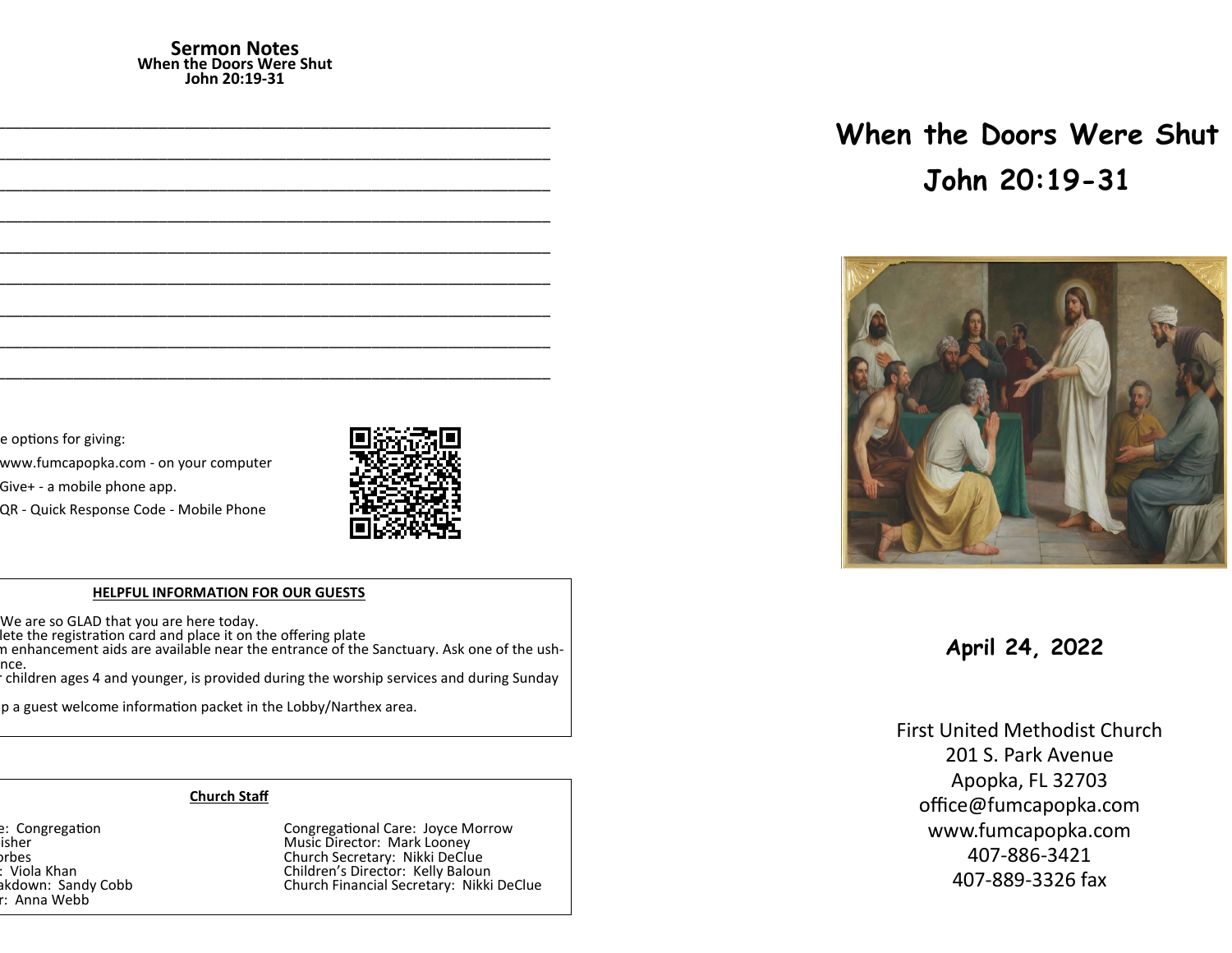April 24, 2022



# **The Flowers on the Altar:**

are to the Glory of God and in honor of Bill Hicks' Birthday, we love and miss you! - your family

 Joan Forbes, Organ to God; During the service, let God speak with you; After the service, speak to one another)

be with you. with you.

And Announcements **And Announcements Pastor John** ion card and place it in the offering plate at the time of offering)

## all not die, but I shall live, and recount the deeds of the Lord.

| "Morning Has Broken"                         | No. 145                 |
|----------------------------------------------|-------------------------|
| Affirmation from 1 Timothy 2:5-6, 1:16, 3:16 | No. 889                 |
| "Glory Be To The Father"                     | Instrumental            |
| "Draw Me Nearer"                             | Piano Duet              |
| er and The Lord's Prayer:                    | Pastor John             |
| "Breathe on me, Breath of God"               | No. 420                 |
| John 20:19-31<br>When the Doors Were Shut    | N.T. 115<br>Pastor John |
| "Crown Him with Many Crowns"                 | No. 327                 |
| ssing:                                       | Pastor John             |
|                                              | Joan Forbes             |
| *Indicates people to stand as they are able  |                         |



#### **Remember those celebrating special occasions:**

 **Birthdays** Libby Carlson, Melissa Kaufman, Cheryl Looney, Brian Bowman, Kellie Wheeler

> **Anniversaries** Ted & Sarah Conde

Pray for our youth as they prepare for new beginnings.

**STAY AND PRAY -** for our Church, children, youth and those who are ill, each Sur and 11:00 services, bring your concerns and lets pray about them. Meet you in f **Prayer Concerns may** be placed on the back of the Registration Cards. There is the Prayer and Prayer and Prayer Brayer Formation Cards. the Prayer Group, for Pastor only and for the Bulletin Prayer List.

#### **Bulletin Prayer Requests:**

Jeni Adair, Gaby Alonso, Andrew Alsup, Linda Bailey, Eleanor Bartels and family, Anita Brading, Pam Bragg, Dru Brown, Brenda Burns, Yvonne Coleman, Sonny Co Bryan Curtis, Shaquille Dexter, Nathan Douglas, Mary Edgar, Christy Faircloth, De Tyrone Flowers, Judy Foreman, Gudrun Fortner, Amy Frazier, Dick Funk, Henry G Eleanor Grobaski, Jonathan Hoots, Wayne Hoover, Maria Hose, Alan Hussain, Ka Justin Idle, Isa John-Finn, Judy Kaufman, David Kaufman, Michael Kinney,Toby Ko Eileen Langley, Melia Evans-Lebeda, Ray Lebeda, Patricia Letcher, Cheryl Levine, Carmen Massop, Dolores McCall, Porter McEver, James Morse, Scott Nelson, Sel Robert Odom, Justyn Persaud, Dick Potter, Roxanne Powers, Edith Prewitt, Bart I Joan Rice, Florence Richer, Petra Roach, Roberta Rose, Ajari Saint Cyr, Bob Sapor Michelle Sapone, Jen Saulf, Wayne Schlicter, Caroline Smith, Melanie Smith, Reb Cyril Stevens, June Stiney, Nick & Britni Strates, Joe Sumlin, Frances Summers, Eq Allison Thomas, Jane Vaughn, Betty Wagner, Doug Wahl, Hal Walker, Mike West Kenlyn Williams, Brently Woods, David Young

Please contact the Church office if a name needs to be added or removed from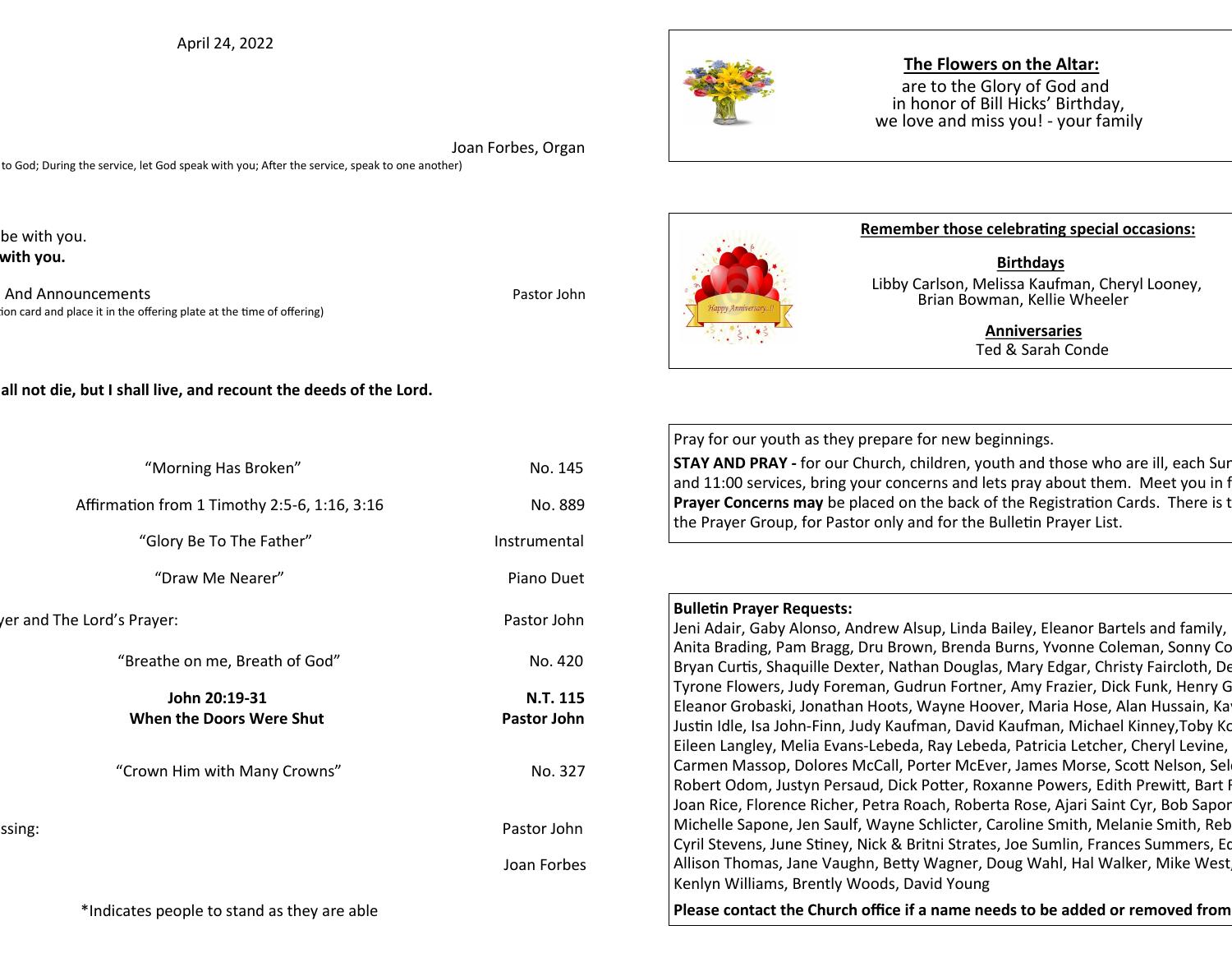## **THIS WEEK'S CHURCH ACTIVITIES**

#### **SUNDAY, APRIL 24**

**MONDAY, APRIL 25** 9:30 a.m. - Bazaar Workshop - Bazaar Room 7:00 p.m. - Cub Scouts Den Meeting - Edwards Hall

## **TUESDAY, APRIL 26**

6:00 p.m. - Handbells Rehearsal - Sanctuary 6:30 p.m. - Pines of Wekiva HOA - Room 115 7:00 p.m. - Boy Scouts Meeting - Edwards Hall

**WEDNESDAY, APRIL 27** 5:30 p.m. - Feed My Sheep Dinner - Edwards Hall

# **THURSDAY, APRIL 28**

12:00 p.m. - Rotary Club of Apopka - Edwards Hall 7:00 p.m. - Music Practice - Edwards Hall 7:00 p.m. - Cub Scouts Committee Meeting - Room 115

**FRIDAY, APRIL 29** 7:00 p.m. - Girl Scouts Court of Honor - Edwards Hall

# **SATURDAY, APRIL 30**

**SUNDAY, MAY 1**

# **SUNDAY, APRIL 24**

**MONDAY, APRIL 25** 9:30 a.m. - Bazaar Workshop - Bazaar Room 7:00 p.m. - Cub Scouts Den Meeting - Edwards Hall

# **TUESDAY, APRIL 26**

6:00 p.m. - Handbells Rehearsal - Sanctuary 6:30 p.m. - Pines of Wekiva HOA - Room 115 7:00 p.m. - Boy Scouts Meeting - Edwards Hall

**WEDNESDAY, APRIL 27** 5:30 p.m. - Feed My Sheep Dinner - Edwards Hall

# **THURSDAY, APRIL 28**

12:00 p.m. - Rotary Club of Apopka - Edwards Hall 7:00 p.m. - Music Practice - Edwards Hall 7:00 p.m. - Boy Scouts Committee Meeting - Room 115

**FRIDAY, APRIL 29** 7:00 p.m. - Girl Scouts Court of Honor - Edwards Hall

## **SATURDAY, APRIL 30**

## **SUNDAY, MAY 1**

eekdays @ 8:30 a.m. - Join our Walking Club @ Home Depot

Weekdays @ 8:30 a.m. - Join our Walking Club @ Home Depote